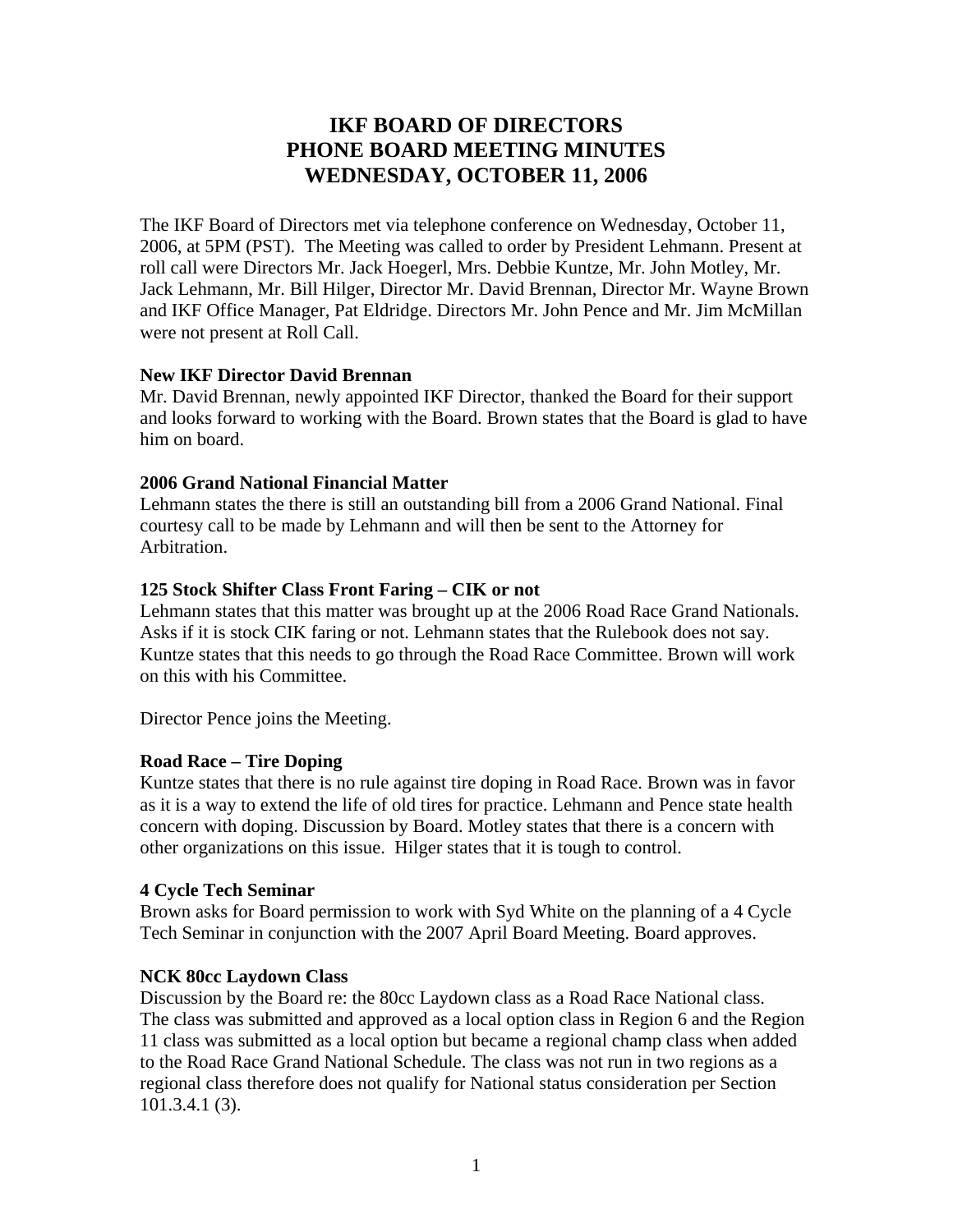Motion by Brown re: Add to Section 301, Class #5 125cc/150cc Open/FKE II: 80cc Gearbox Motors Weight: 385# Fuel: Gas & Oil Second by Kuntze In Favor: Brennan, Brown, Hilger, Hoegerl, Kuntze, Lehmann, Motley, Pence Absent: McMillan Passed

#### **Participation Stats – 4 Cycle Sprint Classes**

Discussion by Board re: Syd White's recommendation regarding the 4 Cycle Sprint Classes:

1. Add weight to Animal Junior I classes.

Junior I Animal SS Light at 240 pounds.

Junior I Animal SS Heavy at 260 pounds.

2. Replace Junior I Flathead class with Junior I Stock Animal, Gold Restrictor, at 260 pounds.

3. Add weight to Junior II World Formula, up to 325 pounds to encourage the use of electric starter.

4. Add weight to both Junior II Animal classes, maybe 10 pounds.

5. Add the B&S Limited Modified Animal class to the GN class structure. Weight: 350#, Methanol, Age 16 - up.

### **719 Briggs & Stratton Limited Modified Animal Rules**

Briggs & Stratton (B&S) Model 124-432 Type 8001/2

All parts must be Briggs & Stratton factory parts unless otherwise noted in these rules. No machining or altering of parts permitted.

**719.1 Shrouds& Covers:** Engine shroud must be the Heavy gauge one from B&S. Taping of flywheel screen allowed. Plastic cover & mounting bracket may be removed.

**719.2 Header & Silence;** Any header may be used, silencer must be (RLV B91MO Modified Muffler). Studs or bolts allowed to fasten header to head. Must be safety wired at head and muffler header brace mandatory.

**719.3 Air Filter;** Filter & adaptor non-tech.

**719.4 Carburetor;** Any HL Tillotson or Zama WIT820 carb with butterfly throttle assembly. Venturri .900" no-go. Carb must be stock appearing with single or double pump stacks of original style on top of carb. Auxiliary full ring not allowed. Fuel Pump must be vacuum operated.

**719.5 Intake Manifold;** non tech, except no atomizer intakes.

**719.6** Stock electronic ignition only. There must be resistance from plug wire to ground. Resistance must be between 3000 ohms min. & 6000 ohms max. Resistance must be checked after 10 minutes if correct reading is not attained on first check. (PVL ignition is legal when it becomes a production item.)

**719.7 Starter:** Recoil or electric any starter nut allowed. Starter cup must be removed if not in use.

**719.8 Flywheel:** B&S Billet flywheel or PVL flywheel with plastic fins only permitted. No cast flywheels allowed. Any key or no key is allowed.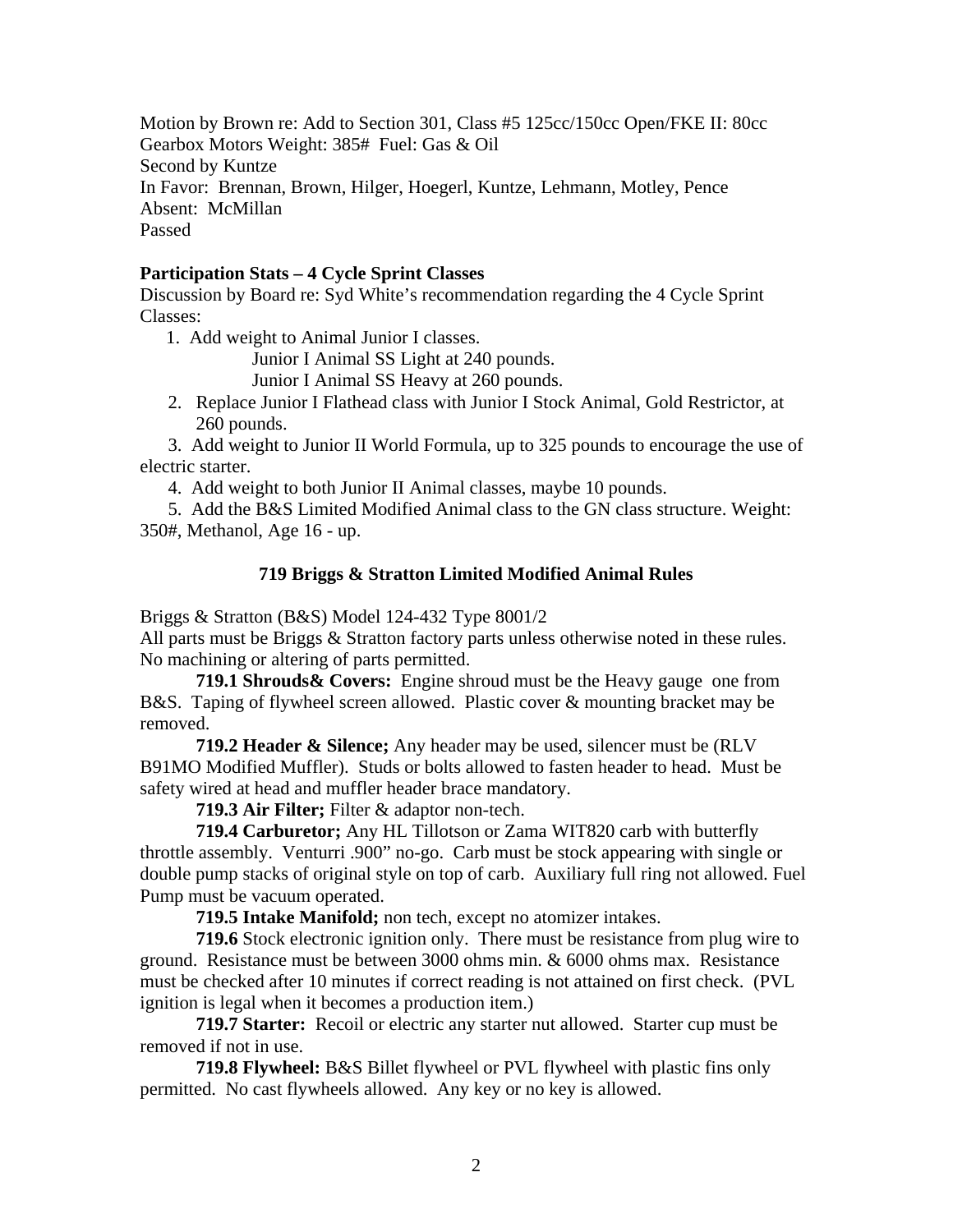**719.9 Camshaft:** Any camshaft, lifters, retainers, valve springs, keepers allowed. Max lift .310". Maximum valve lift .307" taken directly off the valve retainer at zero lash. Max Duration at .050" – 248 degrees. Max duration at .200" – 153 degrees with zero lash.

**719.10 Ball Rocker;** must be stock, diameter .600" +/- .010".

**719.11 Push Rods;** must be stock. Diameter .185" to .190" Length is 5.638" to 5.656".

**719.12** Four and only four stock head bolts mandatory.

**719.13 Head Gasket;** Stock B&S or after market composite material allowed. No aluminum, copper, or 0-ring gaskets allowed.

**719.14 Cylinder Head Plate;** must be stock, bolt on reinforcement plate allowed. No welding on stock plate allowed. Large bolts maybe used to attach replacement plate.

**719-15 Rocker Arm Studs;** must be stock. Top of stud may be cut off.

**719-16 Rocker Arms;** Stock rocker arms only – no modifications allowed. Minimum length 2.865".

**719-17 Valves;** stock valves, one angle only, no polishing or lightening.

 **719.17.1 Intake** Valve 45° face, head diameter 1.055". 1.065" depth of dish in valve .099" - .119".

 **719-17.2 Exhaust valve;** 45° face, head diameter .935" – .945" depth of dish in valve .0/84" - .104".

**718.18 Cylinder Head;** Stock Animal head as shipped from B& S factory only. Head gasket surface may be machined. Minimum depth to floor of head - .310".

**718.19 Valve Seats;** Stock B&S seats mandatory.

Int. Seat Diameter; .966" – .972"

Exh Seat Diameter, .844"' - .850"

**719.20 Ports:** Porting allowed but no welding or additional material in ports. Stock inlet and valve seat diameters must be maintained. Valve guides may be replaced with bronze inserts.

**719.20.1 Intake** inlet port .918" no-go.

**719.20.2 Exhaust** outlet .980" no-go.

**719.21 Deck/Piston Clearance;** Pop out max .010" at center of piston parallel to wrist pin.

**719.22 Cylinder Bore;** No circular or machined grooving of cylinder is allowed. No plating allowed.

**719.22.1** Bore Diameter; 2.690" to 2.725", approximately .035"over.

**719.23 Stroke;** Max stroke 2.204"

**719.24 Piston;** Any flat top piston & wrist pin allowed. No dome piston allowed. **719.25 Connecting Rod;** Any rod allowed.

**719.26 Crankshaft;** Stock B&S crank with stock timing gear installed in stock location only. Minor grinding for clearance of camshaft allowed. No other alterations allowed.

**719.26.1** Crank Journal diameter 1.094" to 1.100".

**719.27 Block;** Must be stock with no alterations. May be repaired from broken rod damage, providing the repair does not constitute a functional modification of original block. No welding from cooling fins upward.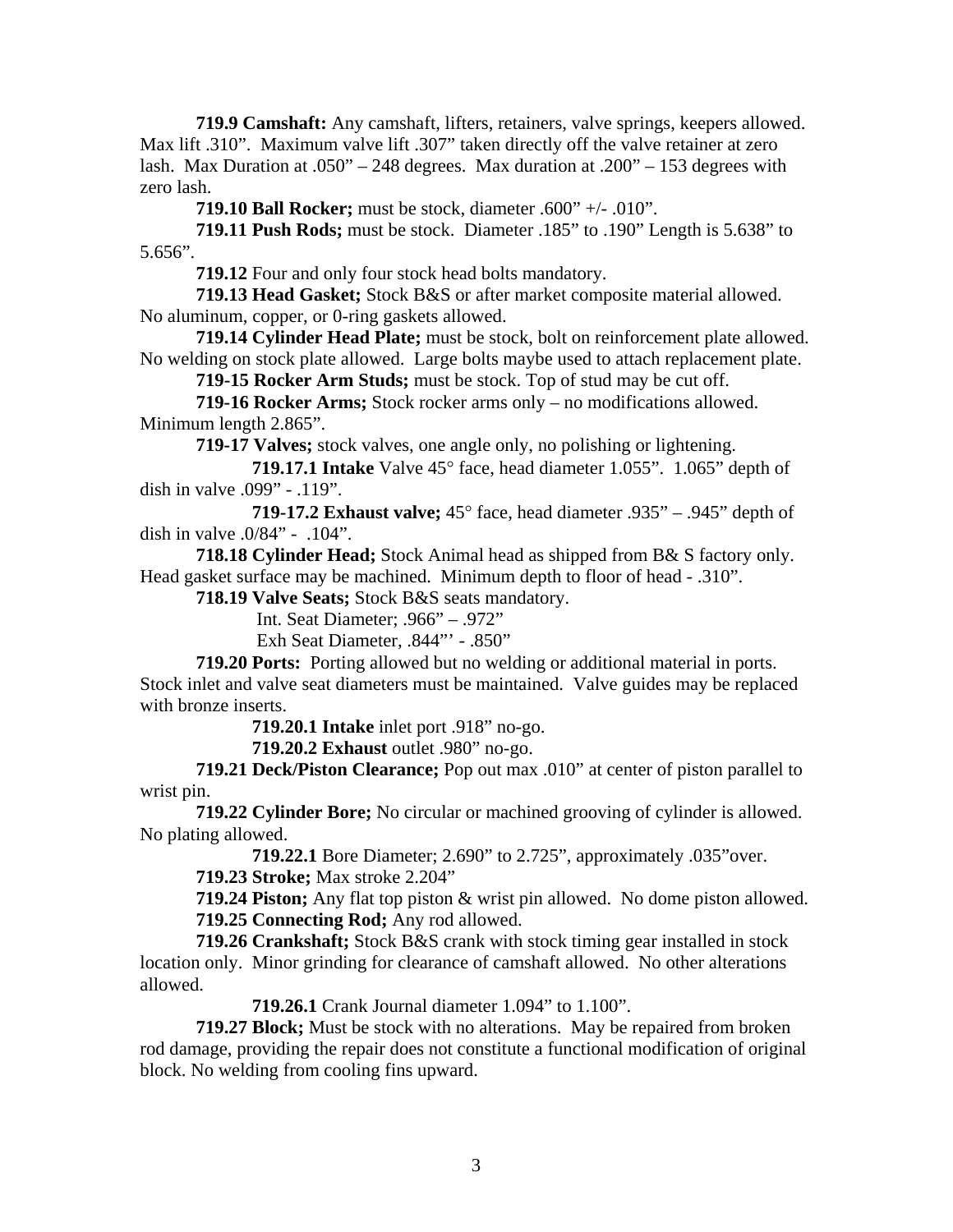Race Day 1 Stock Animal Heavy Jr 1 Animal SS Light Masters Jr2 IKF Briggs WF IKF Spec Ltd - on probation for 2008 Super Jr2 Hvy (Flathead) Local Option

Race Day 2 Animal Super Sportsman Jr 1 Animal SS Hvy Stock Hvy (Flathead) - on probation for 2008 Jr 2 Stock Animal IKF Briggs WF Animal Modified - New Class rules as approved for Speedway

Race Day 3

 Masters Heavy (Flathead) - Local Option Stock Animal Med Jr 1 Stock Animal (Restricted) - class changed from flathead STAR Jr 2 Animal Sportsman IKF Briggs WF Heavy

Motion by Brown re: Accept Syd White's recommendations for 4 Cycle Sprint. Second by: Pence In Favor: Brennan, Brown, Hilger, Hoegerl, Kuntze, Lehmann, Motley, Pence Absent: McMillan Passed

### **Clayton Snow Suspension Matter**

Discussion by Board regarding correspondence received from Mr. Snow and Mr. Bartolero regarding the incident. After discussion, the Board's decision stands. Clarified that the IKF Board has the power to access any penalty upon a participant at any IKF insured event. Poor sportsmanship after the Sunday races was mentioned regarding this matter.

Motley asks about the response letter to Mr. Gary Lovotti of Prairie City Kart Club for September Board Meeting Agenda Item. Pence to work with IKF office on the letter.

### **Tyler Kinman Matter**

Question by class competitor regarding his age was received by the IKF office. Verbal and Certified Letter Request for copy of birth certificate for Tyler Kinman denied by parent. Membership Applications show two different birthdates. Motion by Hilger re: Suspend Tyler Kinman from the IKF until he provides proper documentation of his age.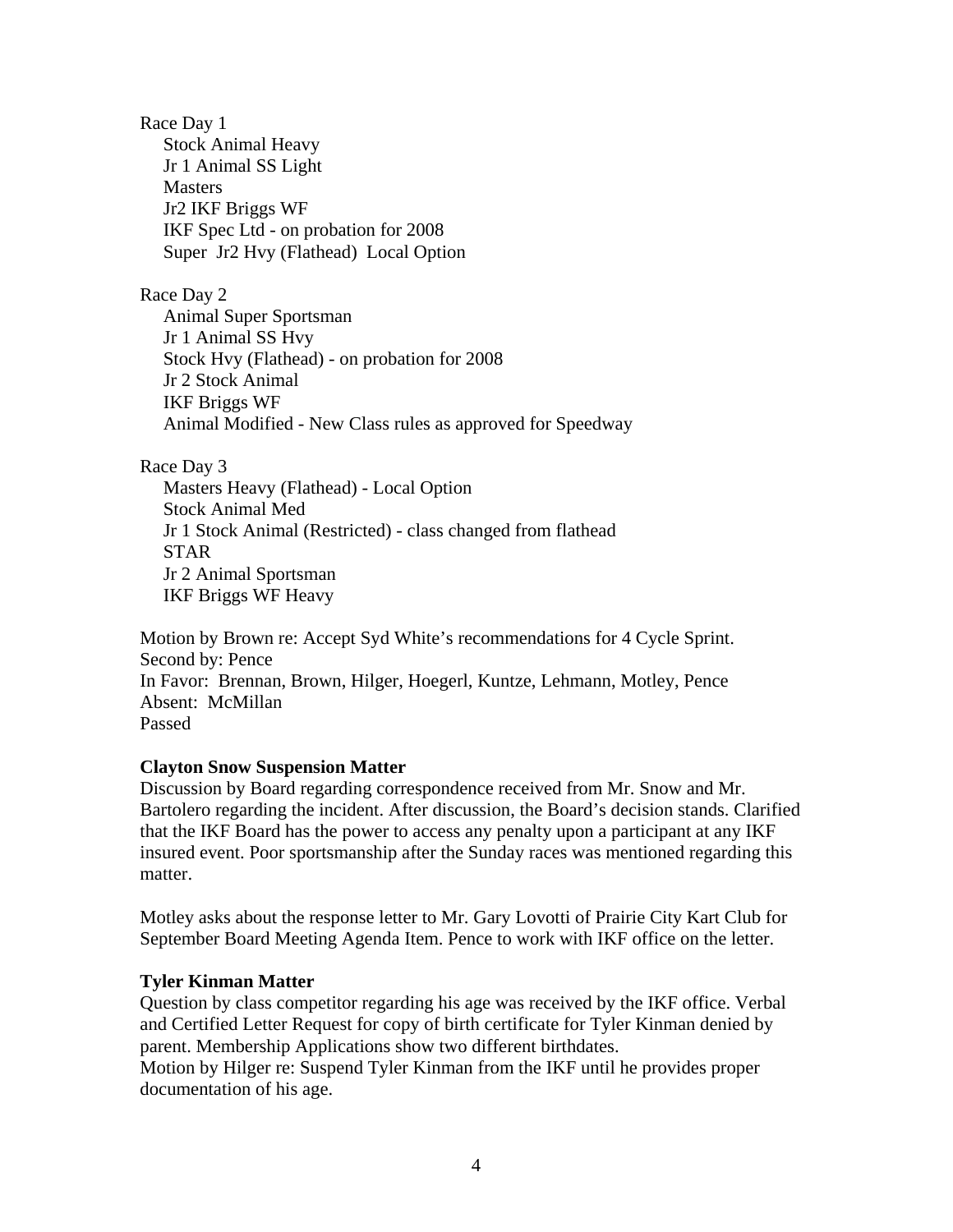Second by: Brown In Favor: Brennan, Brown, Hilger, Hoegerl, Kuntze, Motley, Pence Absent: McMillan Passed

#### **Supplied Cans for Grand Nationals**

Motley asked that this item be Tabled for now. Motley and Hoegerl to work on this.

#### **National Fuel Supplier**

Motley states that there is potential for a national fuel supplier. IKF would state this is what we run as our national fuel and the regions can adopt it if they want and the IKF would encourage them. It would also be done for the Nationals. The company can supply both methanol and gasoline. Asks the Board for support to continue pursuing this. States that they would approach them in the same or greater level than other suppliers. He has a National fuel supplier who can supply almost every state in the Union. States that this will bring more revenue into the IKF. Kuntze states that Road Race tracks will not allow any fuel to be brought in; Lehmann agrees. Motley states that when you appoint it as a National program, a sizeable percentage of all the clubs/regions will follow it. We cannot or will not mandate that they follow the National program. Brown, Kuntze and Hilger agree that he should continue to pursue this. Hoegerl states concern about support in the Midwest. Motley replies that they would need to find a regional distributor.

#### **RFP**

Board discusses the RFP. Lehmann states that he has received a lot of phone calls regarding the RFP. Lehmann states that it is believed to cut into the regional programs. Hilger states that no one has ever said that they are cutting into the regional programs. Motley agrees. Kuntze states that it is not supposed to affect the regional races.

#### Additional discussion by Board re: RFP

Motley states that he has no update on the RFP status, just waiting for comments. Lehmann states that they are getting plenty of comments but not from tire suppliers. Motley does not understand what the issue is because we already have a spec tire rule, IKF just does not get any revenue from it. Lehmann states that the whole issue is that they think that they are going to lose regional money and they don't want to lose that. Hilger states that he does not know who is spreading that rumor and that has never been the plan.

#### **Leopard Exhaust Height**

Motley states that he spoke with the TaG work group briefly about this. Attempted to talk to Van Gilder again today about what they found when they measured the engine. Lengthy discussion by the Board. Motley asked that this be Tabled again as he does not have sufficient data.

#### **4 Cycle Speedway Classes**

Discussion by Board re: recommendations from Syd White and Bill Hilger.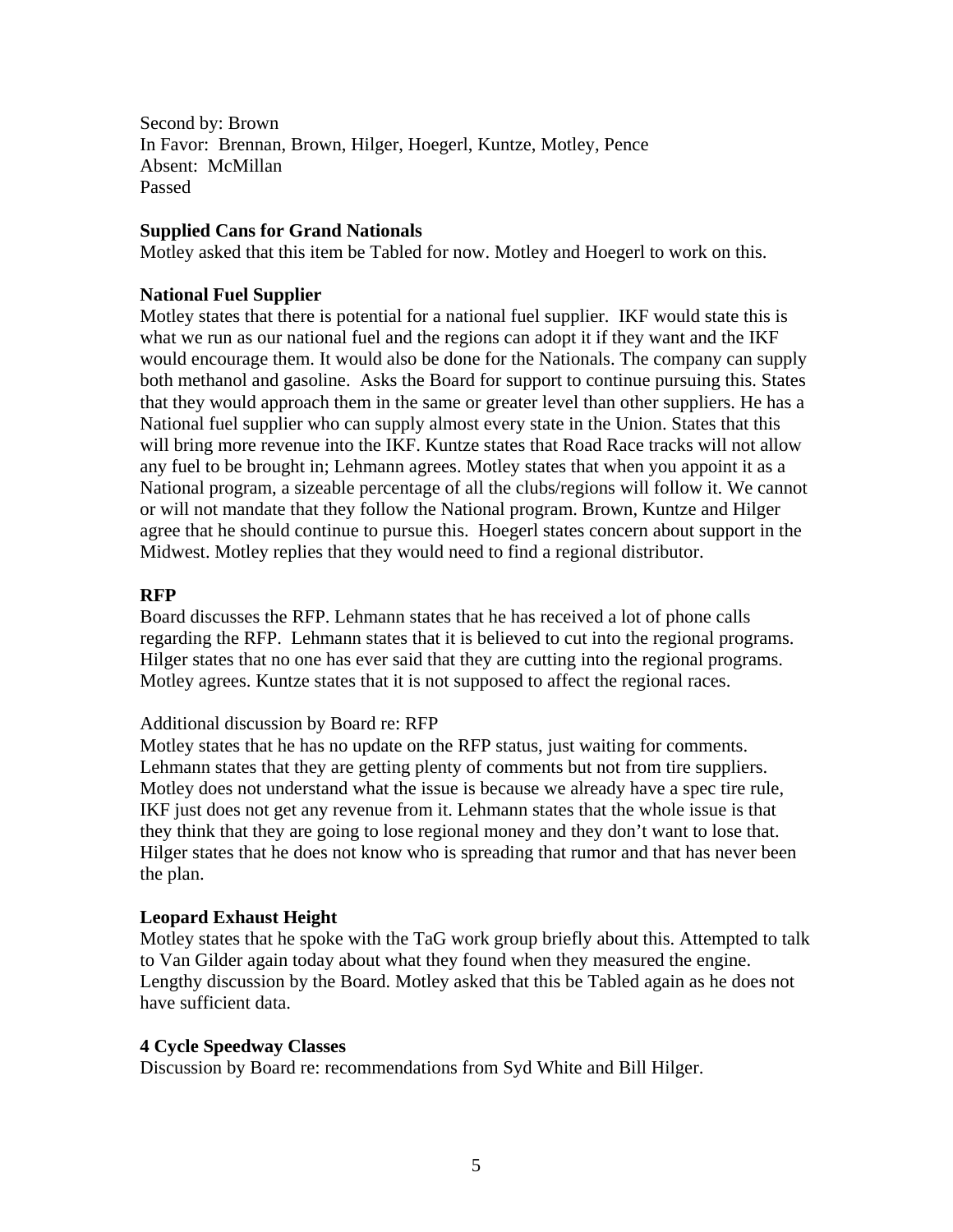1. This Committee feels that a Junior I Stock Animal @ 270# and a Junior II Stock Animal Medium @ 305# class should be added to the Grandnational Class structure. Junior II Stock Animal Medium would replace the Super Junior II Unrestricted based on participation.

 2. The SLS Class should be restructured. First, eliminate Super Stock so the weights can be adjusted more reasonably. Second, add the Limited Modified Animal Class @ 360# as run in Texas this year (rules attached) as the Animal seems to be the motor of choice for modification now.

Suggested class structure:

Limited Modified 350 pounds

Limited Modified Animal 360 pounds

STAR 380 pounds

Motion by Hilger re: accept recommendations as submitted by Syd White and Bill Hilger for 4 Cycle Speedway.

Second by Brown.

In Favor: Brennan, Brown, Hilger, Hoegerl, Lehmann, Kuntze, Motley, Pence Absent: McMillan

Passed

### **Animal Wazoom**

Lehmann mentions the Animal Wazoom. Hilger states that Syd White said that there was some discussion about this. Hilger states that this is an approved local option class to be run at the 2007 4 Cycle Speedway National. States that Syd White & Lee Miller have reviewed the rules and there will be 20 motors loaned to the competitor on a first come first serve basis free of charge to run at the 4 Cycle Speedway Grand National. Clarifies that it is a local option at the Nationals. States that supposable the Blue Wazooms and the Flatheads will be gone in a few years and this will bring in another overhead valve to replace the Flathead; that is their intention. Brennan asks when is this proposed for? Hilger states at the Huffman track for the 2007 Grand National. Brennan asked how they will be distributed? Hilger states  $1<sup>st</sup>$  come  $-1<sup>st</sup>$  served. Hilger clarifies that this is a local option class for the Nationals. Brennan asks what day it will run at the Nationals? Hilger states that he will work with promoter to get this decided and get the schedule in the 2007 IKF Rulebook.

### **K & N**

Motley states that he has no update on the K  $\&$  N matter. States that he spoke with Mr. Jump and will get back with Motley. States that  $K & N$  will be running a full page ad in the 2007 IKF Rulebook.

### **TaG Items**

Motley states that the only real TaG item is that they are adding more and more engines. States that the letters regarding TaG engine homologation should go out next week.

### **Website Advertising**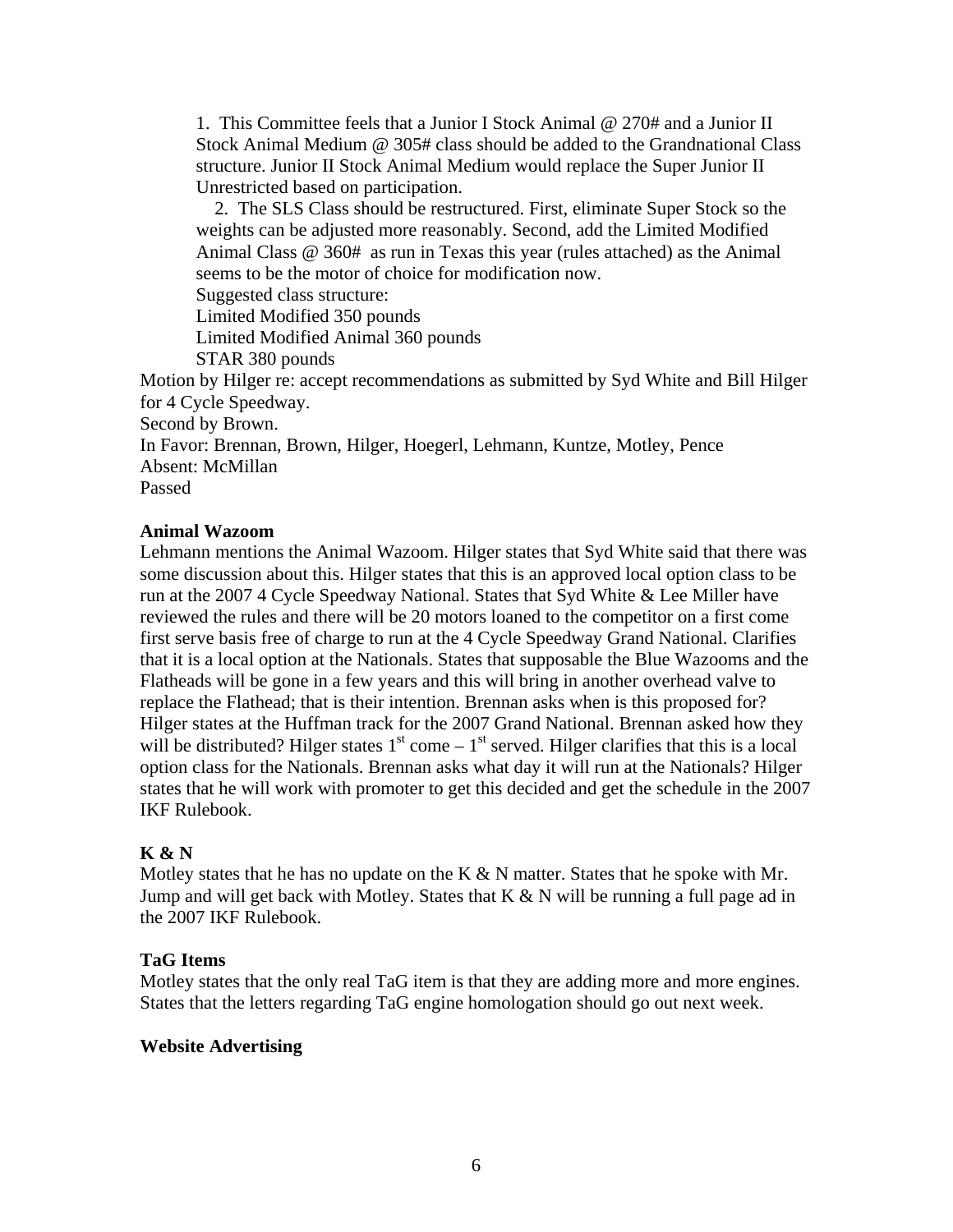Motley asks if the IKF is going to offer website advertising? Board members agree that this should be offered. Pence was to work on this project with the IKF office. States that new incoming 2007 Board Member can help with this project.

# **Definition of Chain Guard**

Motley states that for years there has been a question as to what a chain guard is. There is no definition for a chain guard in the Rulebook. Kuntze states that Motley should write up a rule for the Board to look at and vote on. Hilger states that is should be a general rule not a definitive rule for legal reasons. Brown asks if they did anything about the following: extending it back at least to be perpendicular to the rear of the sprocket. Motley states the he would probably submit that many people are already running it as the chain guard had to cover the chain completely. Brown states not completely because you cannot wrap it all the way around it. Motley states so that when you look on the top, it is completely covered. Brown suggests to Motley to write up a rule for the Board to vote on. Hoegerl asks: so you would have chain coverage all the way to the back sprocket? Motley believes that we should add to our verbiage that is has to cover the chain completely. States that most karts made to CIK specifications already do with the plastic chain guard. Brown states to submit rule for voting. Hilger states that it might have to be division specific. Discussion by Board about chain guards in different divisions. Motley to submit rule for Board approval. Hilger reads from another organization: all chain or gear driven karts must be equipped with a chain or gear guard designed to retain a broken chain or gear. Outboard drive systems will be allowed only if the chain and sprockets are completely enclosed from front, rear, top, and outside.

# **Tech Issue**

Motley states that it does not say in the Rulebook that it is the competitor's responsibility to have his engine and tires painted if, in fact, that is part of the tech procedure. Does not specifically say it in the Rulebook but he would like to see it put in there. Brown agrees.

# **Items Tabled from September Board Meeting**

Kuntze requests that her proposals for Section 103.2 and Section 114.6 be Tabled. The verbiage is not prepared yet but should have in a week for the Board.

# **General Matters**

IKF Office states that no response has been received yet from the Attorney regarding questions regarding Phone Board Meetings.

Lehmann asks if bill has been received yet for the RPF. No bill received yet.

Lehmann asks if all the Board Members received the Hans Newsletter. Board states that they did receive it.

Lehmann states that they have not received any 2007 insurance rates yet.

Pence recommends the following be added to the IKF Rulebook: